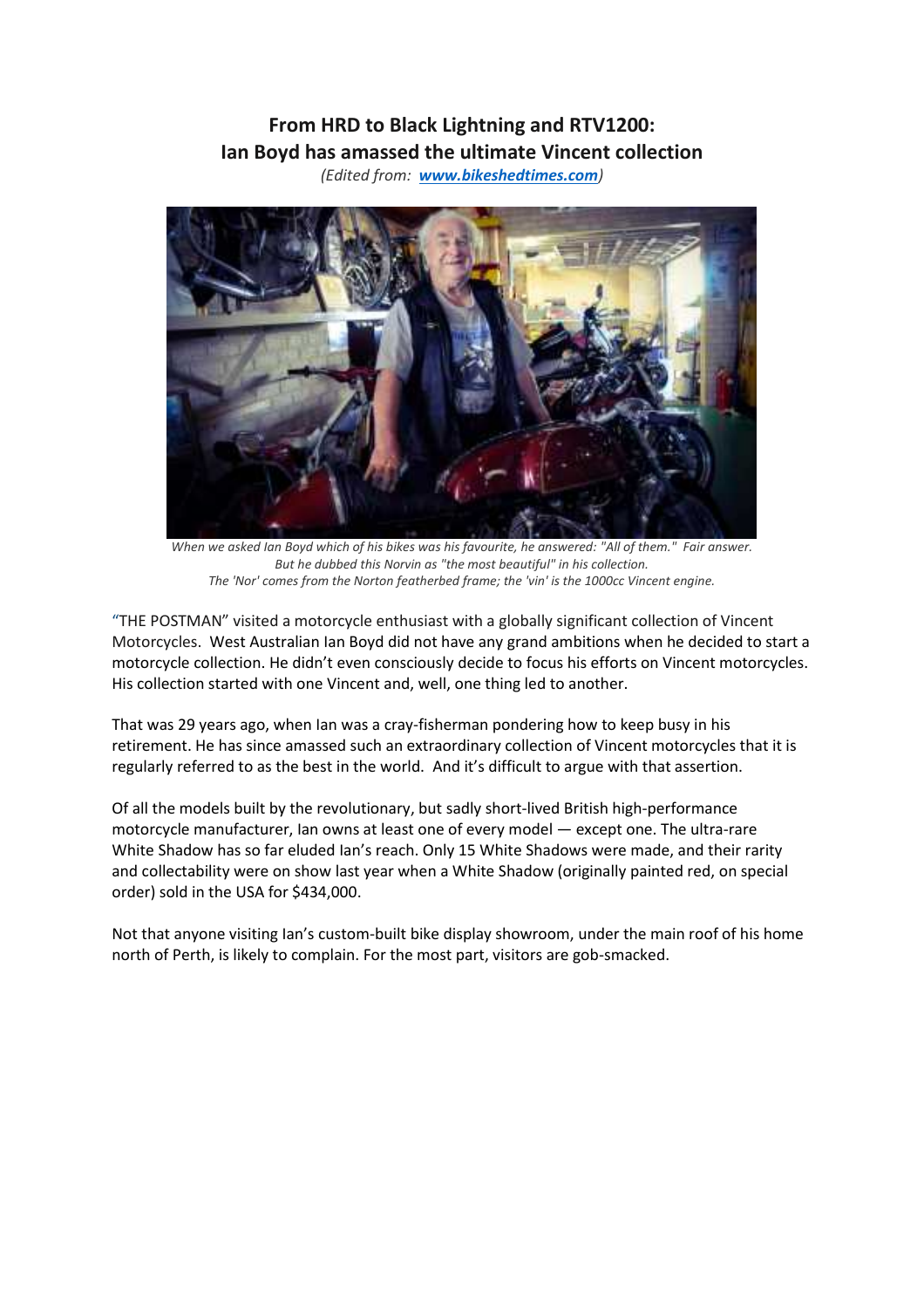

*Thought you had a nice bike collection? THIS is a nice bike collection.*

"I'm a hoarder, not a trader," Ian says. His hoarding has so far netted 69 bikes but he told us there are "seven more on the way". Ian's house was built to accommodate his collection of bikes and cars. "It was no good at my old house," he said. "There were bikes in the bedrooms, bikes in the passage; it was hopeless."

Most bike collectors would give their left arm (and probably part of their right) to have just one Vincent in the shed. Ian has 39. And perhaps even more extraordinary is that you could remove all of the Vincents from Ian's collection, and you'd still be left with a classic European bike stable to die for. (I'd been ogling the Vincents for a good 15 minutes or so before I noticed the Manx Norton although I *had* noticed the 1970 E-type Jaguar). But it's the Vincents that steal the show. From a 1935/36 HRD TTR works bike through to Black Shadows and a Black Lightning, and on to a late 1990s RTV 1200 re-creation, Ian's bikes tell the Vincent story from pre-birth to stardom, and then from financial oblivion to attempted reincarnation.

All the Black Shadows supposedly had black engines — although this one of Ian's does not. "They were short on money by this stage, and couldn't afford the paint," he told us. Alongside the Black Shadow is an RTV1200; an Australian effort from the late 1990s intended to recreate the Vincent by blending that great old-motor styling and best-available technology for chassis, suspension and aerodynamics. The bike worked, but the business venture didn't. Ian's is one of only a handful that were made before the whole idea went belly-up.

For the uninitiated, the Vincent motorcycle story is a British story — but it's one with a strong Australian connection. But first, let's back up a little. The first Vincents wore a badge that read 'Vincent-HRD', with the 'HRD' prominent and the 'Vincent' under-stated. HRD were the initials of Howard Raymond Davies, a British soldier who survived being shot down and taken prisoner of war in World War One and who went on to design and sell high performance motorcycles under the HRD name. His bikes were mostly powered by JAP engines and were successful on the racetrack. (For the record, JAP engines are not from Japan. JAP was a very English firm created in the early 1900s by a chap named John Alfred Prestwich who used his initials to name his business, as was the practice in those days.)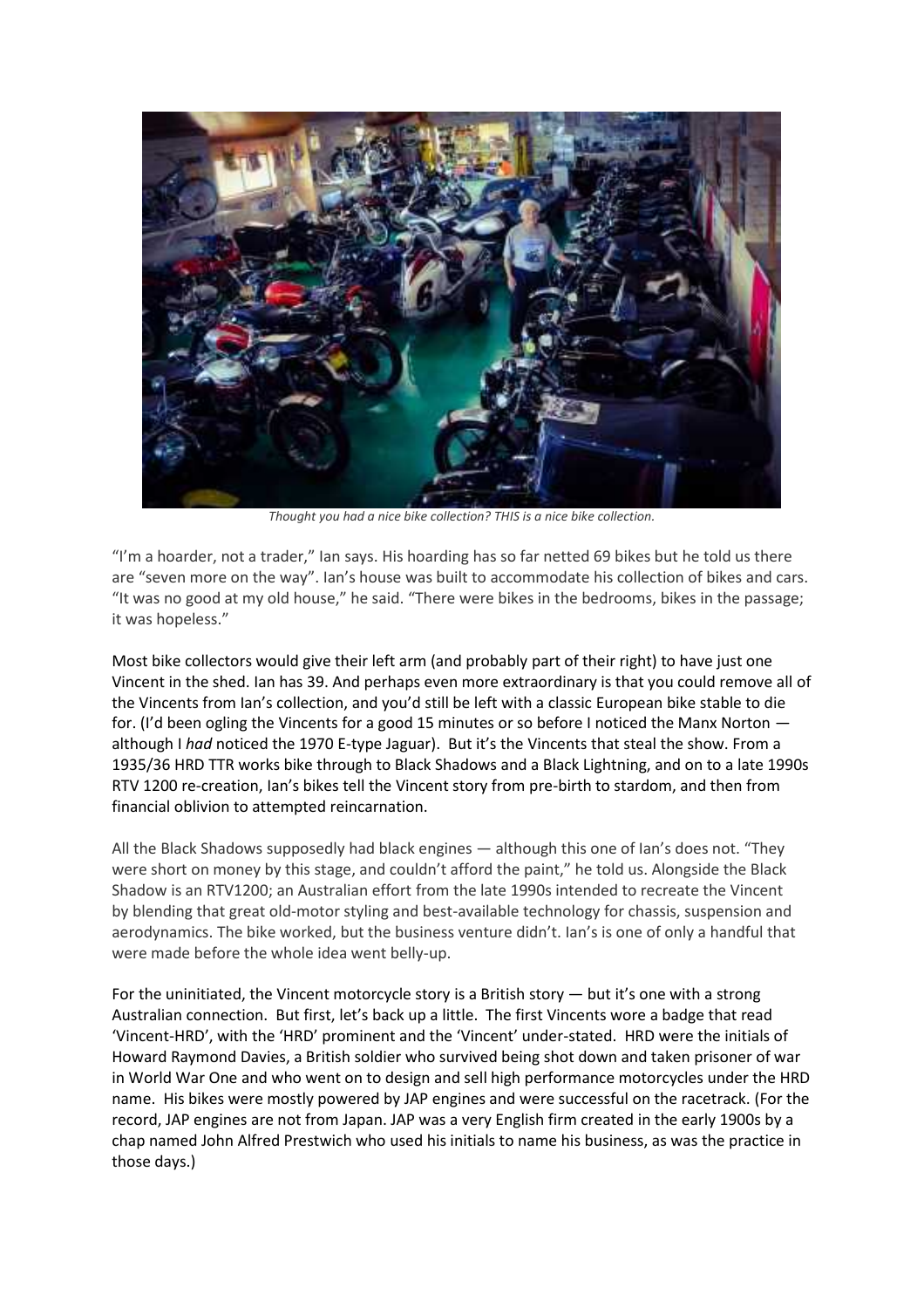

*It would be difficult to name the most famous of Vincent's bikes because almost all of them were extraordinary and all have become collectable classics. But the Black Shadow, launched in 1948 and capable of 125mph, is a star. It was, at the time, the fastest motorcycle in the world. Note the air-cooled twin front brakes (drums on both sides of the wheel) and the unmistakeable Vincent V-twin engine.* 

The economics did not work out for HRD and Mr H.R.Davies, and the HRD name changed hands a couple of times, ending with another Brit by the name of Phil Vincent. Now, Phil wasn't short of a quid — his family had money from Argentinian cattle ranches, as one did — and had already built a bike of his own. He'd also designed and registered a patent for a cantilever rear suspension set-up. But he saw the economic sense in continuing to use the HRD name, since it had established significant racetrack credibility. Phil used the name Vincent-HRD from 1928 through to 1950, then changed it to 'The Vincent' — mostly because the company's marketing effort was aimed at America, and 'HRD' was seen to be too similar to Harley-Davidson's 'HD'.

## Company founder Phil Vincent patented the cantilever design in 1928, at age 20.

The Australian connection to the Vincent story comes from a brilliant Victorian engineer by the name of Phil Irving. Phil had a motorcycle workshop in Ballarat in the late 1920s but, when the Great Depression forced him out of business he looked further afield for opportunities. A rather unusual opportunity came along in 1930 when he found himself being the mechanic and pillion on the back of a 600cc side-valve Vincent-HRD, undertaking a UK-to-Australia-and-back promotional ride.

That gig got Aussie-Phil Irving to the UK, and also made him visible to Brit-Phil Vincent. One thing led to another and, before long, Aussie-Phil and Brit-Phil had become great mates, and Aussie-Phil found himself on Brit-Phil's payroll. It was a successful pairing. In 1934, Aussie-Phil designed an overhead valve 500cc engine which became the basis for The Vincent Meteor and, later, the more racy Comet 500. But a greater contribution was yet to come. In 1936, or so the story goes, Aussie-Phil noticed two Comet 500 engine drawings lying on a table. The drawings were coincidentally resting in a V-formation, looking all the world like a 1000cc V-twin.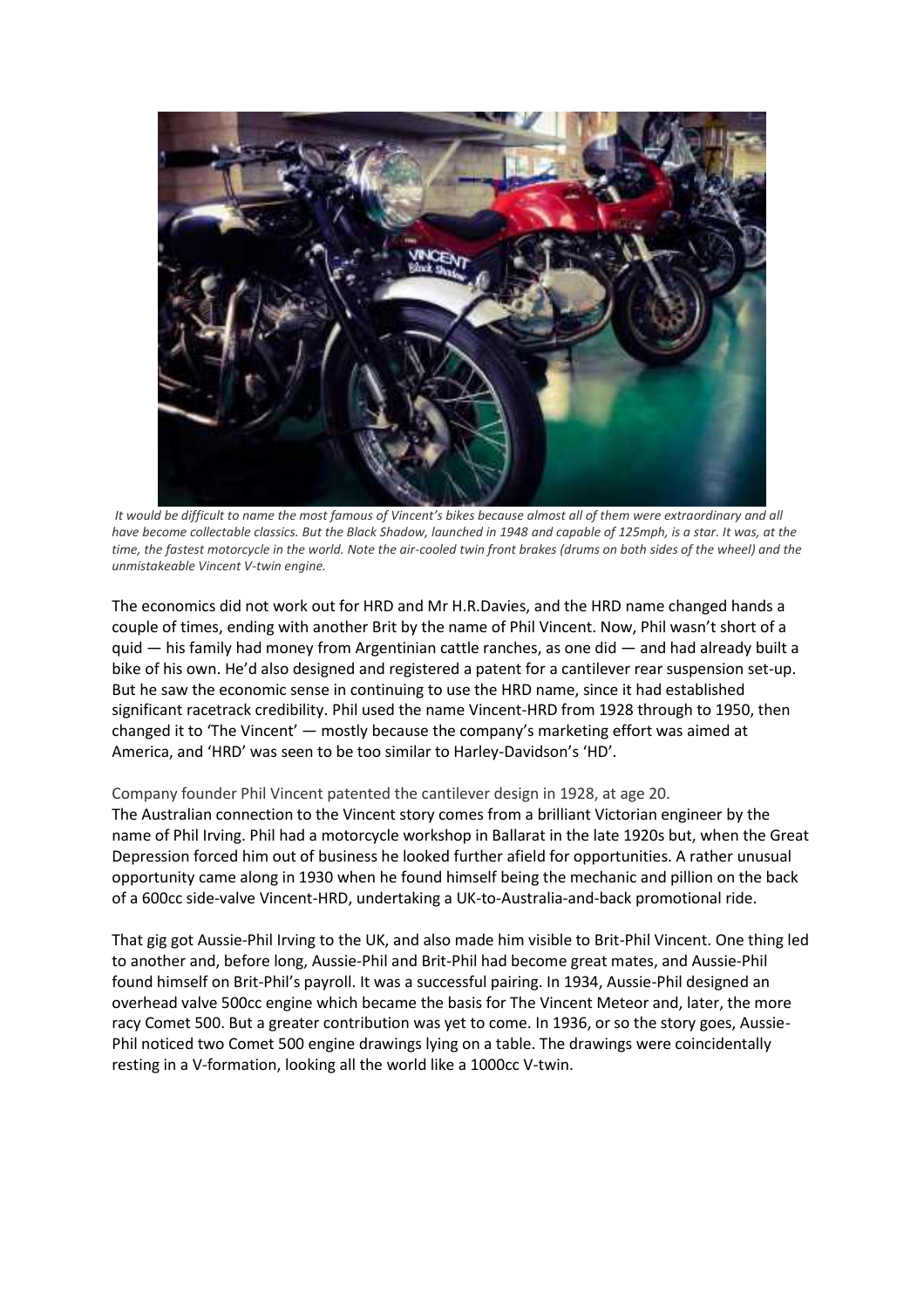

*The earliest bike in Ian's collection is this 1935-36 Vincent-HRD 500 factory works bike. The bike was raced at the Isle of Man in 1935 by Ken Bills, but didn't finish.*

Aussie-Phil and Brit-Phil agreed mating Comets was a grand idea, and so the 1000cc Vincent motor was born, in turn giving birth to the 45-horsepower 110mph Vincent Rapide. The Rapide evolved through multiple incarnations over the years including the legendary Black Shadow and the Shadow's high-performance sports variant, the Black Lightning, which used aluminium in place of steel wherever possible and weighed in at a startling 170kg (compared with the Black Shadow's 208kg).



*This is said to be the most famous motorcycle photograph in history. Gosh he must have been cold.*